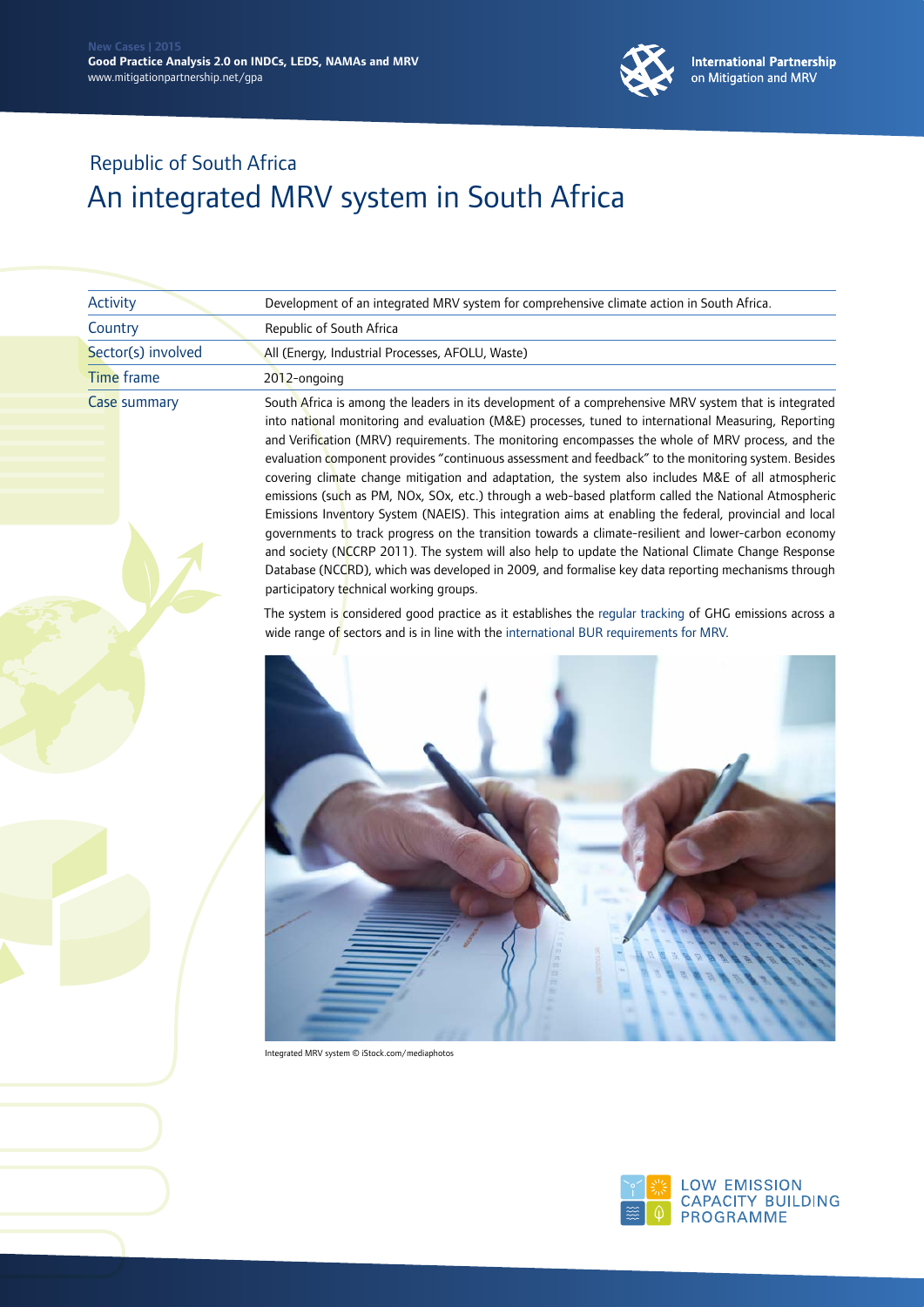| Background        | South Africa launched its National Climate Change Response Database (NCCRD), a web-based database<br>on climate change mitigation, adaptation and research projects, in 2009. Then, in 2011, the government<br>released the National Climate Change Response White Paper, which outlined an approach for the de-<br>velopment of a comprehensive national policy and institutional system for the transition of the country<br>towards climate-resilient and lower-carbon development. Given that continuous feedback on progress is<br>necessary for an efficient and integrated climate response, specific emphasis was given in the White Paper<br>to building a transparent and integrated MRV system that would build on the NCCRD and cover different<br>segments of the economy and their impact on GHG emissions. The MRV system also aims to collect infor-<br>mation on the flow of climate finance and to communicate climate related information to the municipal,<br>provincial, national as well as international levels.                                                                                                                                                                                                                                                                                                                                                                                                                                                                            |
|-------------------|--------------------------------------------------------------------------------------------------------------------------------------------------------------------------------------------------------------------------------------------------------------------------------------------------------------------------------------------------------------------------------------------------------------------------------------------------------------------------------------------------------------------------------------------------------------------------------------------------------------------------------------------------------------------------------------------------------------------------------------------------------------------------------------------------------------------------------------------------------------------------------------------------------------------------------------------------------------------------------------------------------------------------------------------------------------------------------------------------------------------------------------------------------------------------------------------------------------------------------------------------------------------------------------------------------------------------------------------------------------------------------------------------------------------------------------------------------------------------------------------------------------------|
|                   | The creation of an integrated MRV system is of strategic value for South Africa. Before the establishment<br>of the new system, there was a disconnected process of data collection that involved multiple agencies<br>and stakeholders, and resulted in substantial inefficiencies due to duplication of efforts and lack of co-<br>ordination. Hence, the MRV system also helps to improve the national emissions governance infrastruc-<br>ture. Given the importance of MRV for receiving international support for mitigation actions, the system<br>contributes to improving the possibilities of South Africa's access to international financial, technological<br>and capacity building support. The National Climate Change Response White Paper will evolve with inter-<br>national measuring, reporting and verification (MRV) requirements.                                                                                                                                                                                                                                                                                                                                                                                                                                                                                                                                                                                                                                                           |
| <b>Activities</b> | » Creation of overarching policy quidelines: Launched in 2011, the National Climate Change Response<br>White Paper provides the national and international political and development context against which<br>the MRV system has been developed. One key instruction was to ensure consistency with international<br>MRV requirements.<br>Establishment of international cooperation on background research and capacity building: In 2010,<br>»<br>South Africa, South Korea and Germany launched the International Partnership on Mitigation and<br>MRV. After the publication of the White Paper, several workshops were organised and many studies<br>were commissioned, focusing on the assessment and improvement of MRV capacities, scoping of MRV,<br>identification of possible institutional architecture for M&E, and inclusion of sub-national govern-<br>ments in the MRV system design.<br>Formation of the M&E Technical Working Group (TWG): The TWG was established in 2013 comprising<br>representatives from government departments, civil society, labour, business, local governments and<br>state owned research institutions. The objective of the TWG was to outline a framework for stakeholder<br>engagement to map, understand and identify existing MRV practices, data flows and capacity needs.<br>The TWG completed its report in 2014, which helped development of the M&E system in the context<br>of the 2011 policy, national development plan (NDP) and national circumstance. |
|                   | Elaborating a framework of the M&E system:                                                                                                                                                                                                                                                                                                                                                                                                                                                                                                                                                                                                                                                                                                                                                                                                                                                                                                                                                                                                                                                                                                                                                                                                                                                                                                                                                                                                                                                                         |
|                   | Based on the report of the TWG, the Department of Environmental Affairs developed an institutional<br>»<br>framework for a time-bound, four-pronged M&E system (to be published soon) focusing on: ex-ante<br>appraisal of policies, ongoing monitoring of progress, evaluation of impacts and feedback into the pol-<br>icy-making cycle through annual publications, and reporting to UNFCCC as required. The framework<br>describes in detail the M&E System's who, how, what, and at what frequency. The proposed system is<br>to be implemented in three phases:                                                                                                                                                                                                                                                                                                                                                                                                                                                                                                                                                                                                                                                                                                                                                                                                                                                                                                                                              |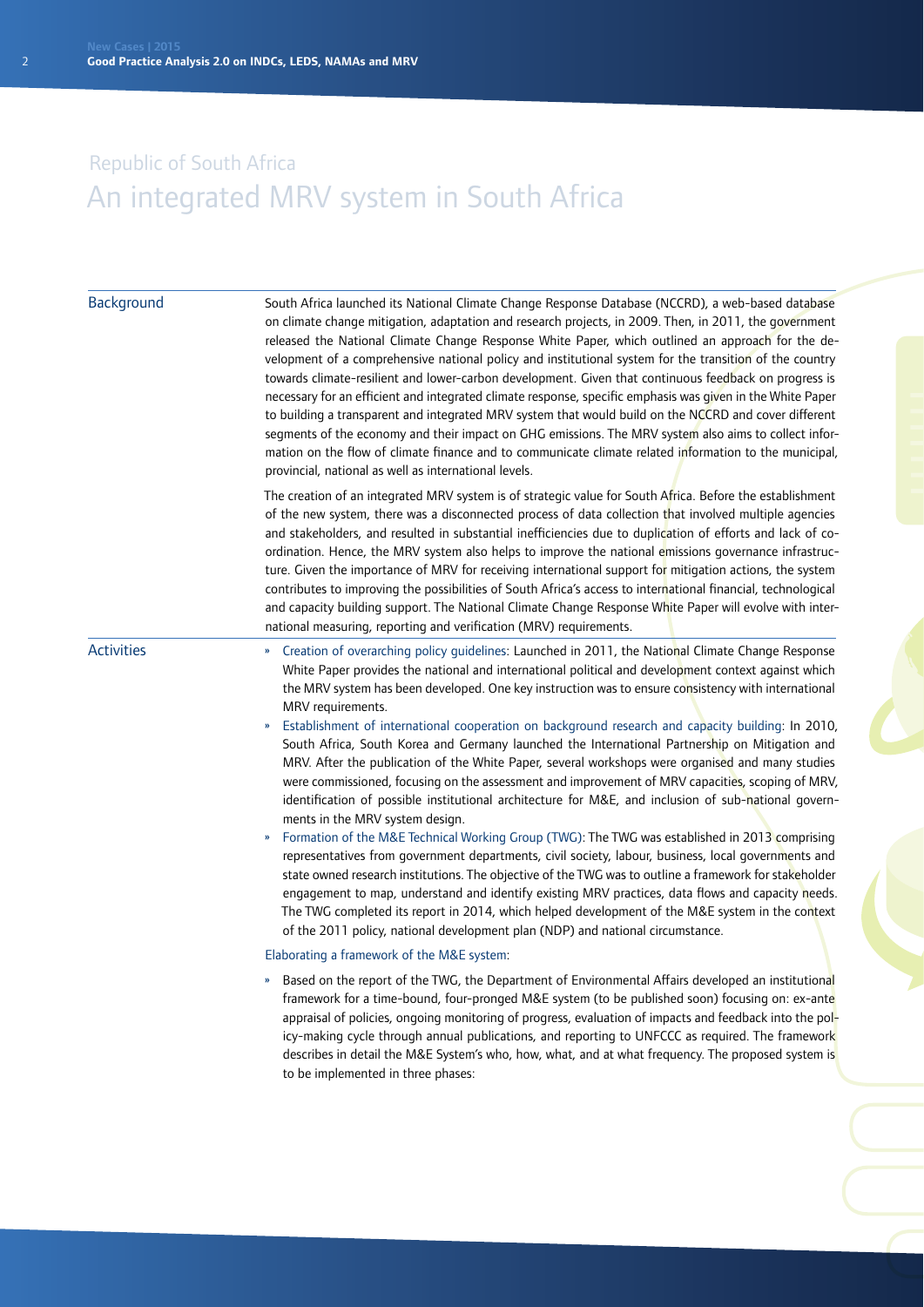

- » Evolution of web-based data systems: The 2011 White Paper outlined two critical elements of the M&E system. First, a separate national system for the GHG inventory. A web-based system has been developed and is currently being tested. Second, an M&E system to move beyond collection of information, and be able to analyse impacts of interventions in terms of climate change, sustainable development, cost etc.
	- » In 2014, the web-based system, NCCRD, was upgraded, supported by the development of indicators, associated information/data requirements, and the design of supporting institutional arrangements. The critical improvement was the inclusion of a reporting system on response measures, climate impacts and vulnerability that will enable assessment of needs as well as progress. The system is currently in pilot phase, and the DEA is in the process of developing guidelines.
	- » The web-based system was integrated with the SAAQIS (air quality) database (online but not public) in 2014. This was in the light of the expanded mandate of NCCRD to move away from data collection and towards analysis of impacts, vulnerabilities and climate finance. The same team manages the GHG Inventory and SAAQIS.
	- » The NCCRD is now a platform for transparent access of information on climate actions and their potential impacts. From March 2016, the system will generate annual climate change progress reports based on the analysis.
- » Integration of data managers: The Climate Change Response M&E system is tasked with integrating the whole network of databases maintained by various agencies. These databases exist at the municipal level, national departments, in public entities and research institutions. The M&E system also tracks flow of climate finance and communication on climate-related information nationally as well as internationally.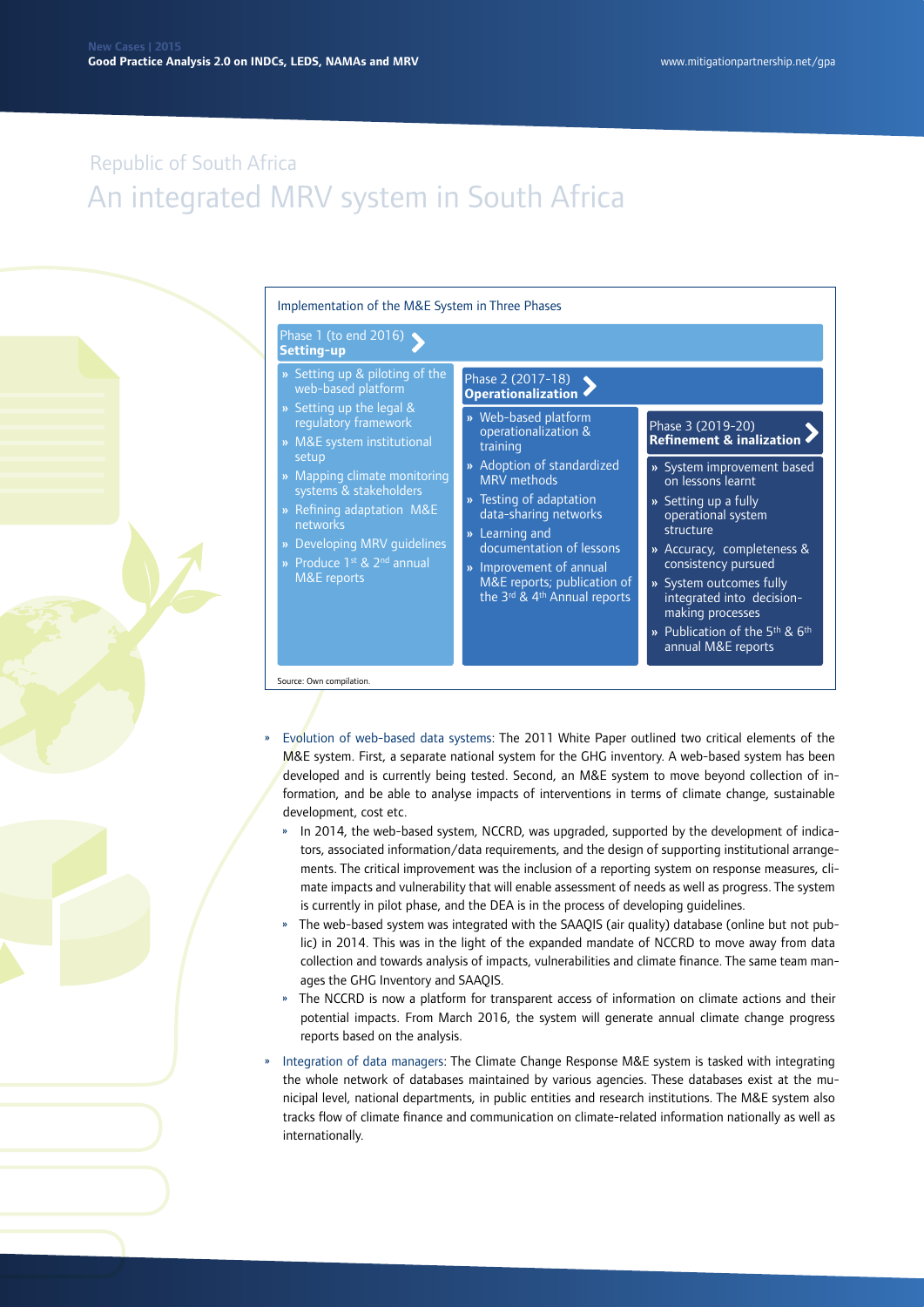| Institutions involved | <b>National Departments</b><br>These include various line ministries, which collect and report sector-specific data, such as Department<br>of Energy (DoE), Department of Transport (DoT), Economic Development Department (EDD), Depart-<br>ment of Mineral Resources (DMR), Department of Trade and Industry (DTI), Department of Science and<br>Technology (DST), National Treasury (NT), Department of Public Enterprises (DPE), Department of Ag-<br>riculture, Forest and Fisheries (DAFF), etc. It may also be noted that each line ministry reports to the<br>Presidency on a quarterly basis at ministerial level.                                                                                                                                                                                                                                                                 |  |  |
|-----------------------|---------------------------------------------------------------------------------------------------------------------------------------------------------------------------------------------------------------------------------------------------------------------------------------------------------------------------------------------------------------------------------------------------------------------------------------------------------------------------------------------------------------------------------------------------------------------------------------------------------------------------------------------------------------------------------------------------------------------------------------------------------------------------------------------------------------------------------------------------------------------------------------------|--|--|
|                       | Department of Environmental Affairs<br>The Dept. of Environmental Affairs is the nodal agency that reports climate data to the Dept. of Perfor-<br>mance Monitoring and Evaluation in the Presidency. The former is tasked with collecting and integrating<br>information on climate change implementation across government departments.                                                                                                                                                                                                                                                                                                                                                                                                                                                                                                                                                   |  |  |
|                       | <b>Statistics South Africa</b><br>Stats SA is the agency that coordinates institutional arrangements between the South African private<br>sector, the various line ministries, local governments, civil society and other research organisations.                                                                                                                                                                                                                                                                                                                                                                                                                                                                                                                                                                                                                                           |  |  |
|                       | <b>Research institutions</b><br>»<br>Local government units<br>Civil society organisations<br>»                                                                                                                                                                                                                                                                                                                                                                                                                                                                                                                                                                                                                                                                                                                                                                                             |  |  |
| Cooperation with      | » The German Federal Ministry for the Environment, Nature Conservation, Building and Nuclear Safety<br>(BMUB) via its International Climate Initiative (IKI) in particular the Climate Support Programme (CSP),<br>implemented by GIZ<br><b>Government of Australia</b><br>Multilateral organizations such as United Nations Environment Programme (UNEP), United Nations<br>»<br>Development Programme (UNDP)<br>World Resources Institute (WRI)<br>»<br>Royal Danish Embassy<br>International and national research organizations                                                                                                                                                                                                                                                                                                                                                         |  |  |
| Finance               | Funding for the MRV activities is received from a combination of domestic, bilateral and multilateral<br>sources. International NGOs such as ICLEI also contribute a part of the finances required.                                                                                                                                                                                                                                                                                                                                                                                                                                                                                                                                                                                                                                                                                         |  |  |
| People                | The members of the Climate Change Department at the DEA are the chief coordinator of the MRV system<br>in South Africa. Apart from the DEA, people from various government entities, international organisations,<br>public bodies, state-owned enterprises, private sector, civil society and local governments also contribute<br>in the MRV system.                                                                                                                                                                                                                                                                                                                                                                                                                                                                                                                                      |  |  |
| Impact of activities  | Revival of the NCCRD: The NCCRD was dormant during 2010-12. It was upgraded in 2013 and now<br>$\boldsymbol{\mathcal{D}}$<br>maintains a growing project database on mitigation and adaptation.<br>More Systematic Collection of Data: South Africa now is heading towards a more systematically or-<br>»<br>ganised data system. Through structured reporting procedures, it is reducing double counting as well<br>as improving data alignment across sources so that similar and consistent info is available at all data<br>sources.<br>Capacity building: The new regulatory framework for data collection requires accreditation by the<br>»<br>South African National Accreditation System (SANAS). These, and other new verification requirements,<br>have created significant potential to increase the number of skilled experts and develop capacities at<br>the national level. |  |  |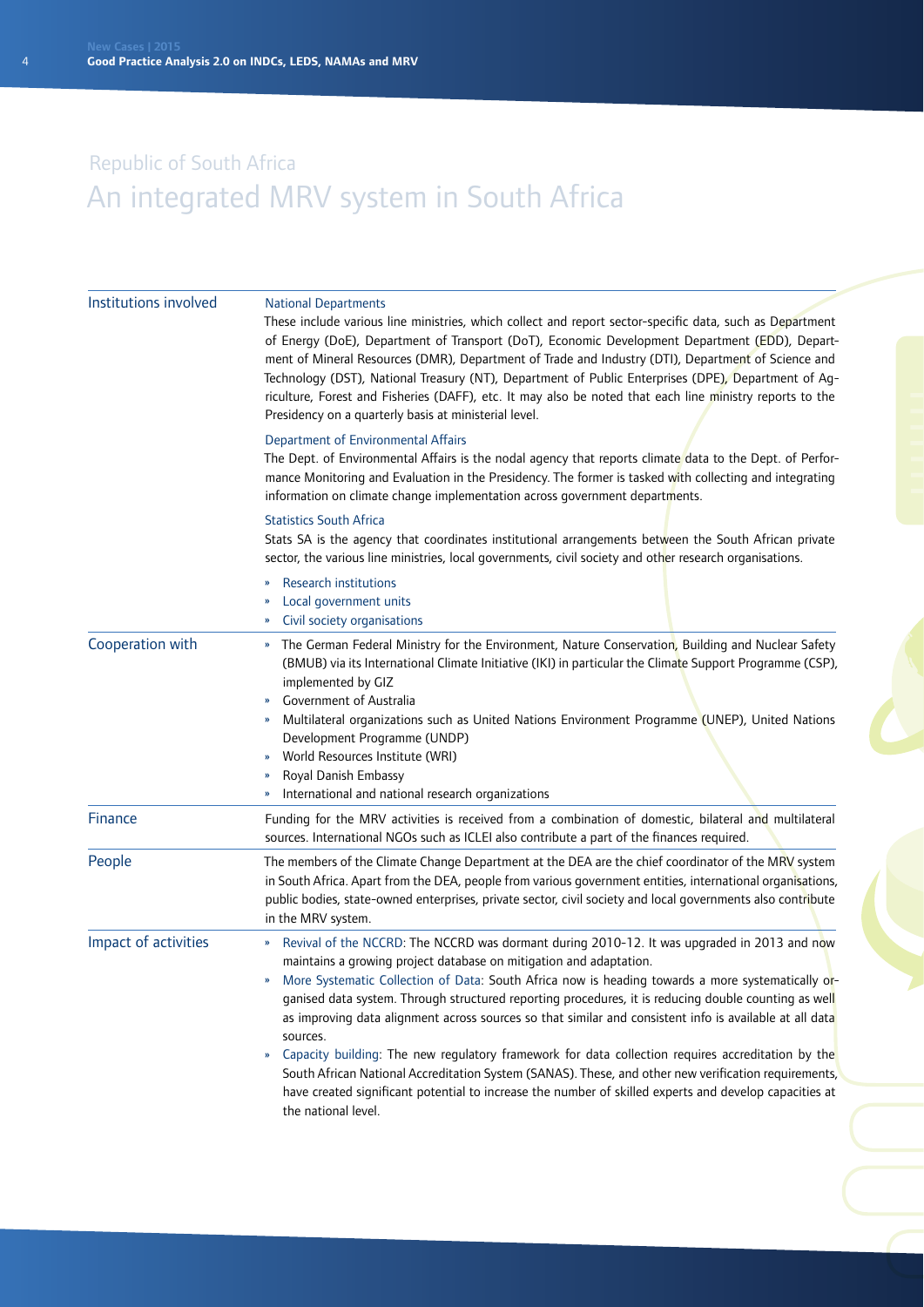|                         |                                      | Basis for Future MRV System: The evolution of MRV initiatives taken by the government provides a<br>sound basis for a coordinated system in the future. It facilitated the updating of the national GHG<br>inventory for the first Biennial Update Report (BUR), which was submitted in 2014.                                                                                                                                                                                                                                                                                                                                                                                                                                                                                                                                                                                                                                                                                                                                                                                                                                                                                                                                                                                                                                                                                                                                                                                                                                                                                                                                                                                                                                                                                                                                                                                                                    |
|-------------------------|--------------------------------------|------------------------------------------------------------------------------------------------------------------------------------------------------------------------------------------------------------------------------------------------------------------------------------------------------------------------------------------------------------------------------------------------------------------------------------------------------------------------------------------------------------------------------------------------------------------------------------------------------------------------------------------------------------------------------------------------------------------------------------------------------------------------------------------------------------------------------------------------------------------------------------------------------------------------------------------------------------------------------------------------------------------------------------------------------------------------------------------------------------------------------------------------------------------------------------------------------------------------------------------------------------------------------------------------------------------------------------------------------------------------------------------------------------------------------------------------------------------------------------------------------------------------------------------------------------------------------------------------------------------------------------------------------------------------------------------------------------------------------------------------------------------------------------------------------------------------------------------------------------------------------------------------------------------|
| Why is it good practice | $\mathbf{w}$<br>D                    | Based on internationally recognised methodologies: South Africa is one of the few developing coun-<br>tries to adopt a comprehensive MRV framework to track activities relating to climate change mitigation,<br>adaptation and finance. The system is consistent with IPCC 2006 or later guidelines and is flexible for<br>updating accordingly. The South African GHG inventory also feeds into this MRV system.<br>Wide coverage of sectors: The South African MRV system covers a wide range of economic sectors,<br>with some of them - for example, the power sector -in accordance with international best practices<br>(e.g. International Performance and Measurement Verification Tool)<br>Regular annual analysis: The Department of Environmental Affairs is tasked with annual analysis and<br>publication of emissions trends, the impact of various intervention, and financial flows and projects.<br>Regular reporting in line with international standards: In the context of Nationally Appropriate Mitiga-<br>tion Actions (NAMAs), South Africa is expected to domestically report on its mitigation actions rather<br>than emissions reductions only. To this end, reporting in the South African MRV system is undertaken<br>according to ISO or IPCC standards. The outputs of these processes feed into the National Communi-<br>cations and BURs. The methodology to measure the emission impact of policies in the MRV strategy<br>will be based on the GHG Protocol Policy and Action Standard, developed under the Measurement and<br>Performance Tracking Project (MAPT) of BMUB's International Climate Initiative (IKI).<br>As far as verification is concerned, the new energy efficiency tax regulation has outlined a rigorous<br>verification system that stipulates all M&V consulting teams consisting of energy efficiency and GHG<br>verifiers must be SANAS-accredited. |
| <b>Success factors</b>  | »<br>$\boldsymbol{\mathcal{V}}$<br>» | Regulatory Framework: A basic regulatory framework for the MRV system is in place, through various<br>acts e.g. the National Energy Act (2008) and the Air Quality Act. The DEA is also proposing a stan-<br>dalone Climate Change Act as an overarching regulatory framework to cover all climate action in South<br>Africa. The 2011 White Paper provides a reference for using the evolving regulatory framework for<br>effective and integrated MRV. The success of this initiative has enabled the adoption of various further<br>regulations to support MRV-related activities.<br>Transparency of processes and data collection: The formalisation of key data reporting structures, with<br>a clear assignment of responsible institutions and agencies, as well as transparent data collection pro-<br>cesses, including technical working groups with stakeholder discussions at sub-national levels, contrib-<br>uted to the creation of a comprehensive and sound database for subsequent MRV activities.<br>Integrated step-by-step approach: The holistic approach followed by South Africa, including official<br>reporting responsibilities that are clearly assigned to the institutions involved, provides a systematic<br>framework for the MRV system. Most importantly, the approach outlines a step-by-step approach for<br>the preparation, set-up, pilot and up-scaling of MRV-related activities.<br>International cooperation and background research: In the process of developing an integrated M&E<br>system, South Africa built on international cooperation for capacity building and detailed studies to<br>provide the necessary technical inputs for defining the scope and structure of the M&E system.                                                                                                                                                                       |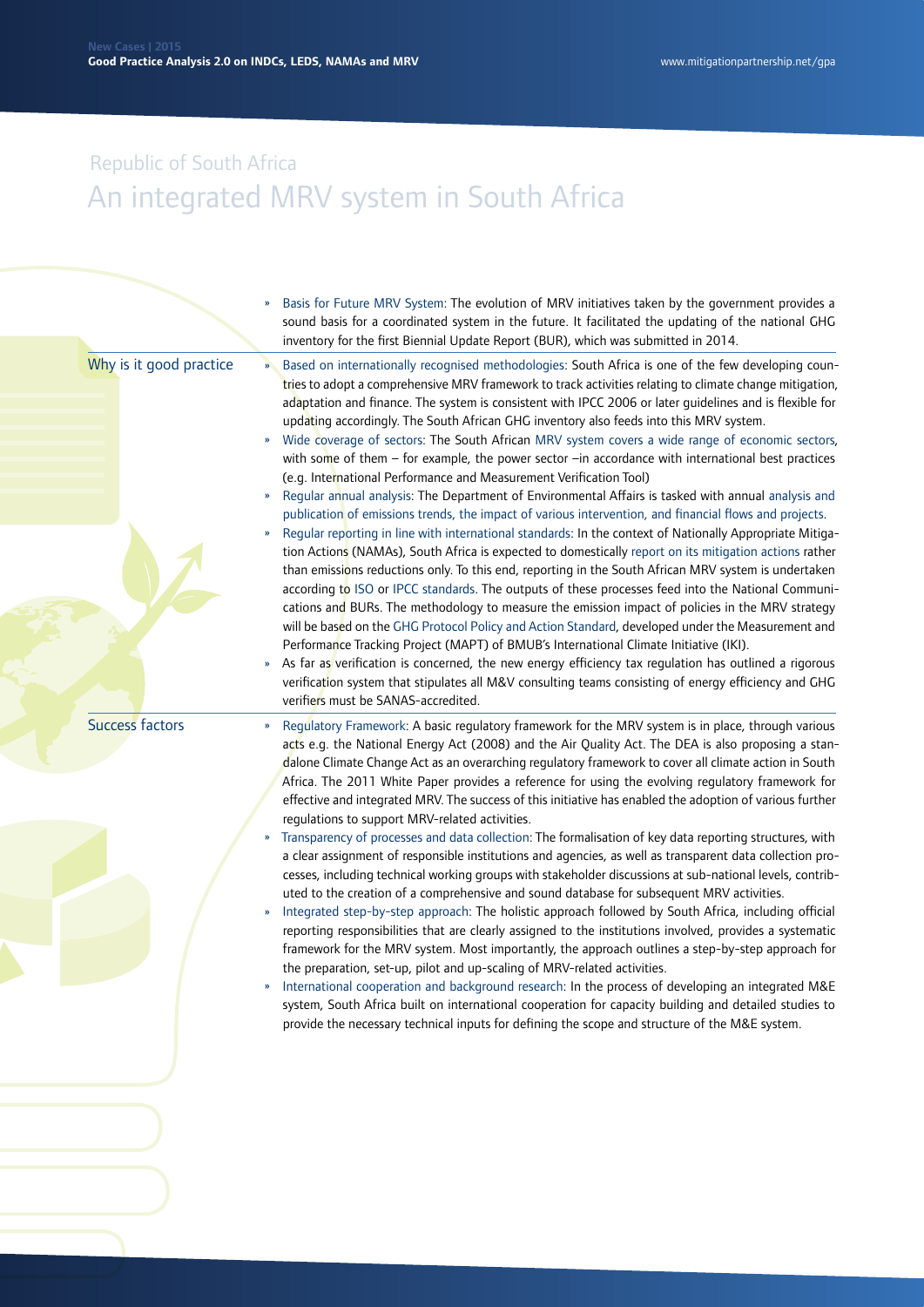| Overcoming barriers/<br>challenges | What were the main barriers/challenges to delivery?<br>How were these barriers/challenges overcome?                                                                                                                                                                                                                                                                                                                                                                                                                                                                                                                                                                                                                                                                                        |
|------------------------------------|--------------------------------------------------------------------------------------------------------------------------------------------------------------------------------------------------------------------------------------------------------------------------------------------------------------------------------------------------------------------------------------------------------------------------------------------------------------------------------------------------------------------------------------------------------------------------------------------------------------------------------------------------------------------------------------------------------------------------------------------------------------------------------------------|
| Financial                          | The majority of the professional Measuring and Verification M&V teams are not SANAS-accredited, bring-<br>ing cost implications for developing in-house capacity<br>While a significant portion of the MRV activities are outsourced or supported by international cooperation,<br>national budgetary support is also provided to develop in-house capacity which can reduce the cost of<br><b>MRV</b>                                                                                                                                                                                                                                                                                                                                                                                     |
| Institutional                      | The governance structure has multiple poles and entry points for MRV and the relevant actors, and insti-<br>tutions lack a common coordination mechanism.<br>Many climate-relevant datasets were maintained by different departments in the government.<br>The South African Government is currently undertaking institutional reforms that will promote stronger<br>linkages between institutions at the national and sub-national levels for developing a coordinated MRV<br>system. The National Statistics System Division currently coordinates institutional arrangements between<br>Statistics SA and line ministries.                                                                                                                                                              |
| Capacity                           | New policies adopted in the energy sector, such as the energy efficiency tax regulation, require additional<br>capacities in the form of M&V professionals certified by SANAS.<br>The South African Government is investing significantly in training and capacity building in technical areas<br>such as the issuance of building audits, technical commissions and management of databases, to enable<br>coordinated development of the MRV system.                                                                                                                                                                                                                                                                                                                                      |
| Political/Policy                   | An MRV framework for a carbon tax, a recently introduced policy to incentivize demand for low carbon<br>goods and services, was not yet clearly defined.<br>A new regulatory framework for a carbon budget and carbon tax has been adopted which enables MRV<br>related activities. South African Revenue Service (SARS), a centralised agency, reports emissions with<br>taxes to record emission reduction.                                                                                                                                                                                                                                                                                                                                                                              |
| Lessons learned                    | a) A clear policy direction is required for the various institutions involved in an MRV system, to encourage<br>and enable linking of data sources and to avoid double counting.<br>b) Mainstreaming international MRV requirements within national development strategies and govern-<br>ance structures can put the role of MRV design in a better perspective and highlight significant gov-<br>ernance benefits.<br>c) Knowledge based cooperation plays an important role for capacity building and policy innovation.                                                                                                                                                                                                                                                                |
| How to replicate<br>this practice  | Conceptualise MRV needs in the context of national development priorities, then build in international<br>$\boldsymbol{\mathcal{V}}$<br>requirements.<br>Periodic assessment and reforms of institutions to encourage efficient data collection and manage-<br>»<br>ment.<br>Develop data management guidelines and standards that are in accordance with international best<br>»<br>practices such as the International Performance and Measurement Verification Tool, the International<br>Standards Organisation (ISO) and Inter-Governmental Panel on Climate Change guidelines.<br>Provide sufficient funding for training activities in order to strengthen and create the necessary capac-<br>$\boldsymbol{\mathcal{V}}$<br>ities for a structured and well-coordinated MRV system. |